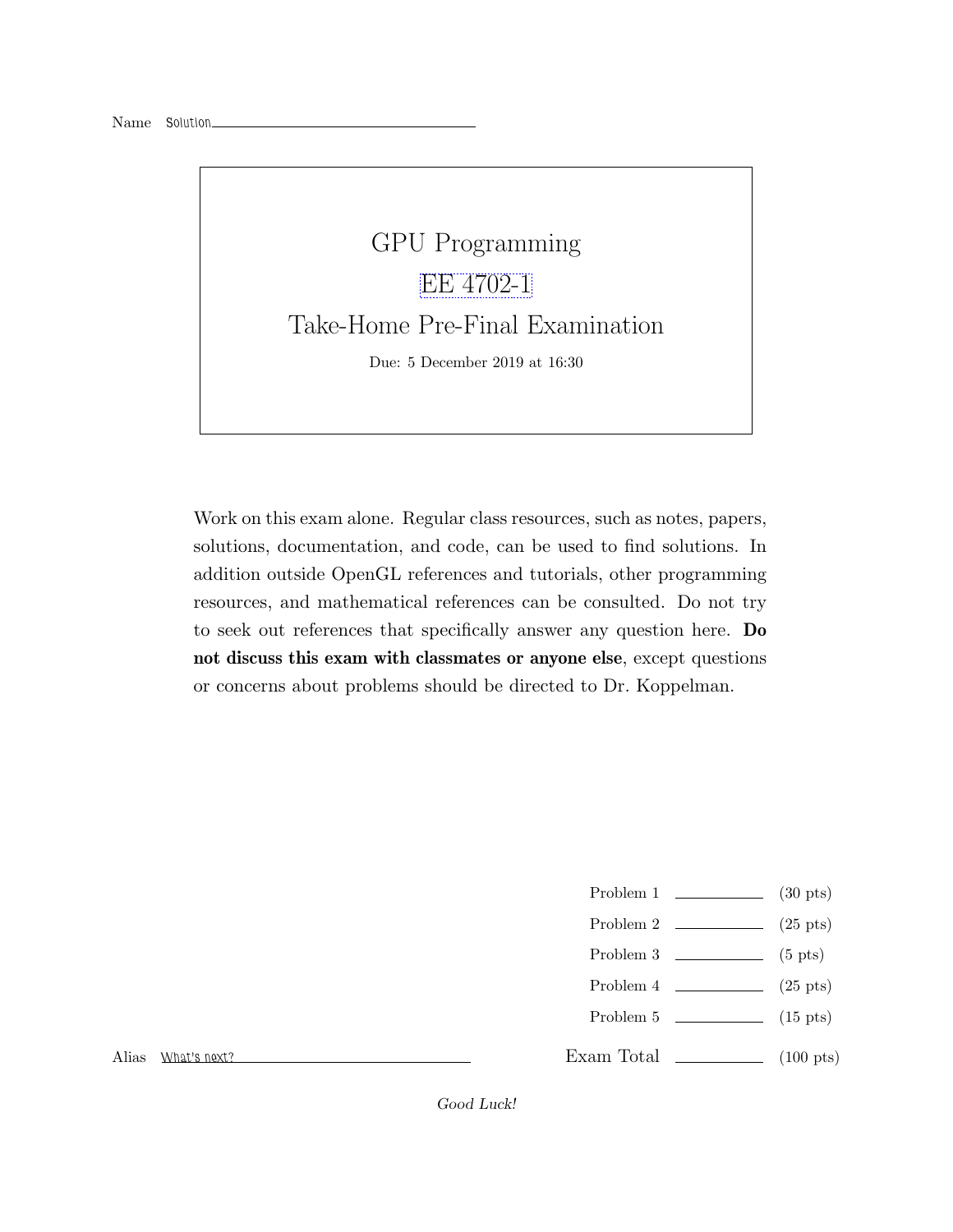Problem 1: [30 pts] The gs\_points shader in the solution to Homework 3, Problem 2 renders protrusions, which are blocks attached to the ring. The shader always emits five faces: the top (which we called the diamond), and the four sides. (Since it is attached to the ring there is no need to emit a bottom face.) Normally only the outside of the block is visible so the user can see at most three faces. That means at least three faces that can't be seen are emitted nevertheless. That can't be good. In this problem shader code will be modified to avoid those faces, and in the next problem the implications of this change will be analyzed.

The code on the next page is based on (but not identical to) the Homework 3 Problem 2 solution. The intention is that this be solved by hand, though solving by editing code is allowed. The code from the next page will be provided on request or may already be available.

(a) In the code below (meaning the next page) there is a 4-element Boolean array visible that is declared but not used. Add code that sets visible[i] to true is side i is visible to the user. By no coincidence the declaration of visible is just after code that sets face\_normal\_e[i] to the eye-space normal of side i. Hint: Remember that in eye space the eye is at the origin (coordinate  $(0,0,0)$ ). Also take advantage of the fact that eye-space coordinates and normals are available. Another Hint: A correct solution to this problem consists of a loop with a single statement, visible [i]=.x., with .x. replaced by  $\lfloor am \, I \rfloor$  giving away too much] a dot product.

Modify code so visible[i] set to true iff face <sup>i</sup> is visible.

(b) Modify the code below so that only the visible faces are emitted. This includes the diamond on top and the four sides of the protrusion. Feel free to use the visible array from the previous subpart (even is that subpart has not been solved). Hint: Only one line is needed for the diamond on top. The changes needed to the code emitting the sides are more extensive.

Modify code so that diamond is not emitted if it is not visible.

 $\overrightarrow{\bigvee}$  Modify code so that only visible sides are emitted.

Code is on the next page.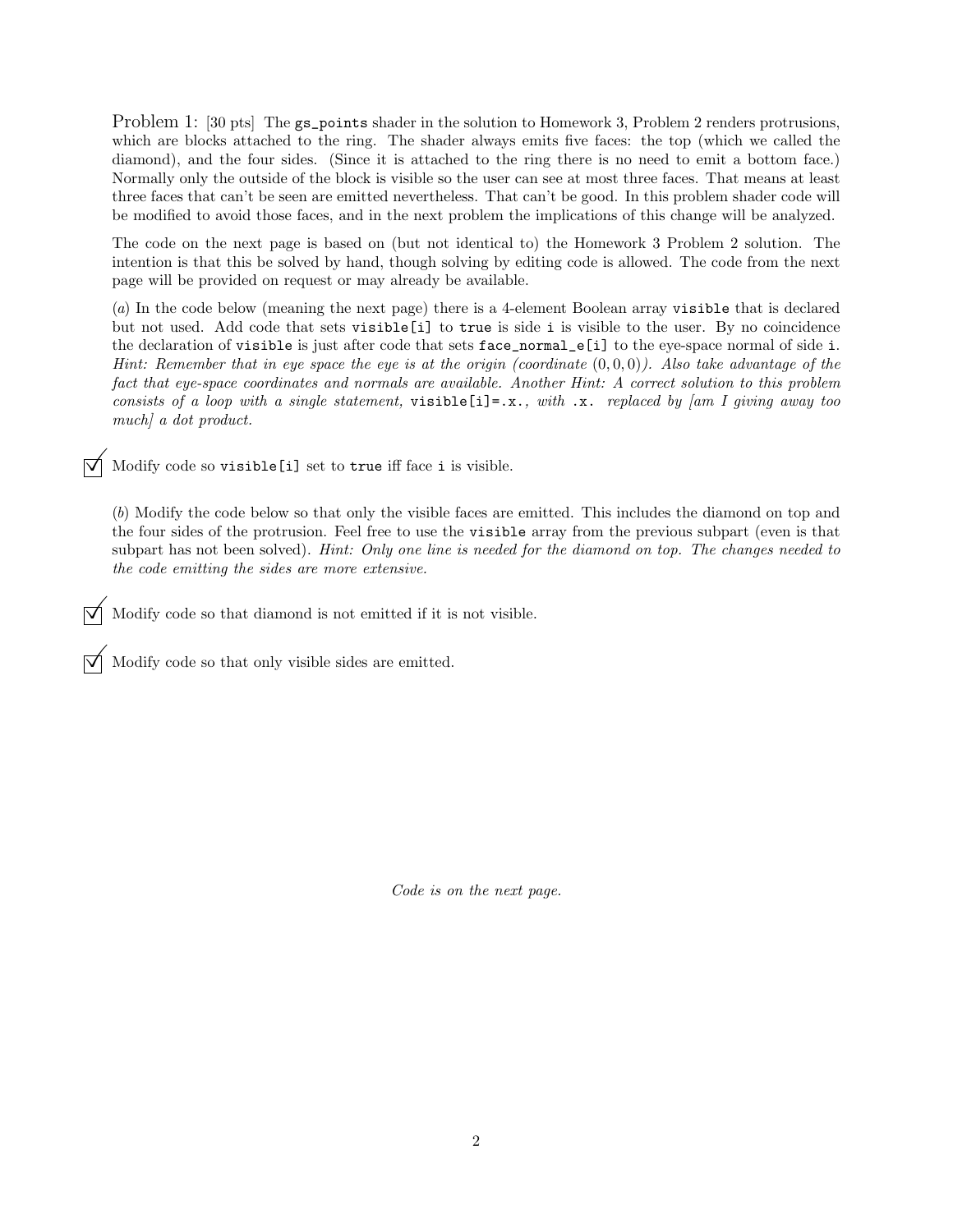```
void gs points() {
 /// Note: (Code setting ctop, etc. not shown.)
  // Prepare an array of object-space coordinates of vertices describing the
  // protrusion, and use that to initialize an array of eye-space coordinates.
  vec3 pts_o[8] =
    { ctop, cr, cbot, cl, ctop+nc*dr, cr+nr*dr, cbot+nc*dr, cl+nr*dr };
  vec4 pts_e[8];
  for ( int i=0; i<8; i++ ) pts_e[i] = gl_ModelViewMatrix * vec4(pts_o[i],1);
  int ord[4] = \{ 1, 0, 2, 3 \}; // Order in which to emit vertices.
 // Emit the diamond-shaped protrusion top.
  color = color_diamond;
 normal_e = g1_NormalMatrix * n1;if ( dot( normal_e, pts_e[0].xyz ) < 0 ) // SOLUTION -- Part b (the if statement)
  for ( int i=0; i<4; i++ ) {
      vertex_e = pts_e[ord[i]]; // Retrieve vertices in the correct order.
     gl_Position = gl_ProjectionMatrix * vertex_e;
     EmitVertex(); }
  EndPrimitive();
  // Compute the eye-space normal of each protrusion face.
  vec3 face_normal_e[4];
 for ( int i0=0; i0<4; i0++ )
   face\_normal_e[i0] = cross(pts_e[(i0+1) & 0x3].xyz - pts_e[i0].xyz,pts_e[i0+4].xyz - pts_e[i0].xyz );
  bool visible[4];
 // SOLUTION -- Part a.
  for ( int i=0; i<4; i++ ) visible[i] = dot( face_normal_e[i], pts_e[i].xyz ) < 0;
 // SOLUTION -- Part b: Find the first visible side, set that to istart.
  int istart = -1;
  for ( int i=0; i<5; i++ ) if ( !visible[i&0x3] && visible[(i+1)&0x3] ) istart = i+1;
  if ( istart == -1 ) return;
 color = color_edge; // Color for sides.
  for ( int i=0; i<5; i++ ) {
     // int i0 = i & 0x3; // The current edge.
     int i0 = ( i + istart ) & 0 \times 3; // SOLUTION -- Part b: Start at istart.
     vertex_e = pts_e[i0+4]; gl_Position = gl_ProjectionMatrix * vertex_e;EmitVertex();
     vertex_e = pts_e[i0]; gl_Position = gl_ProjectionMatrix * vertex_e;
     EmitVertex();
     normal_e = face_normal_e[i0]; // This normal will be used for the next two vertices.
     if ( !visible[i0] ) break; // SOLUTION -- Part b.
   }
EndPrimitive();
}
```

```
3
```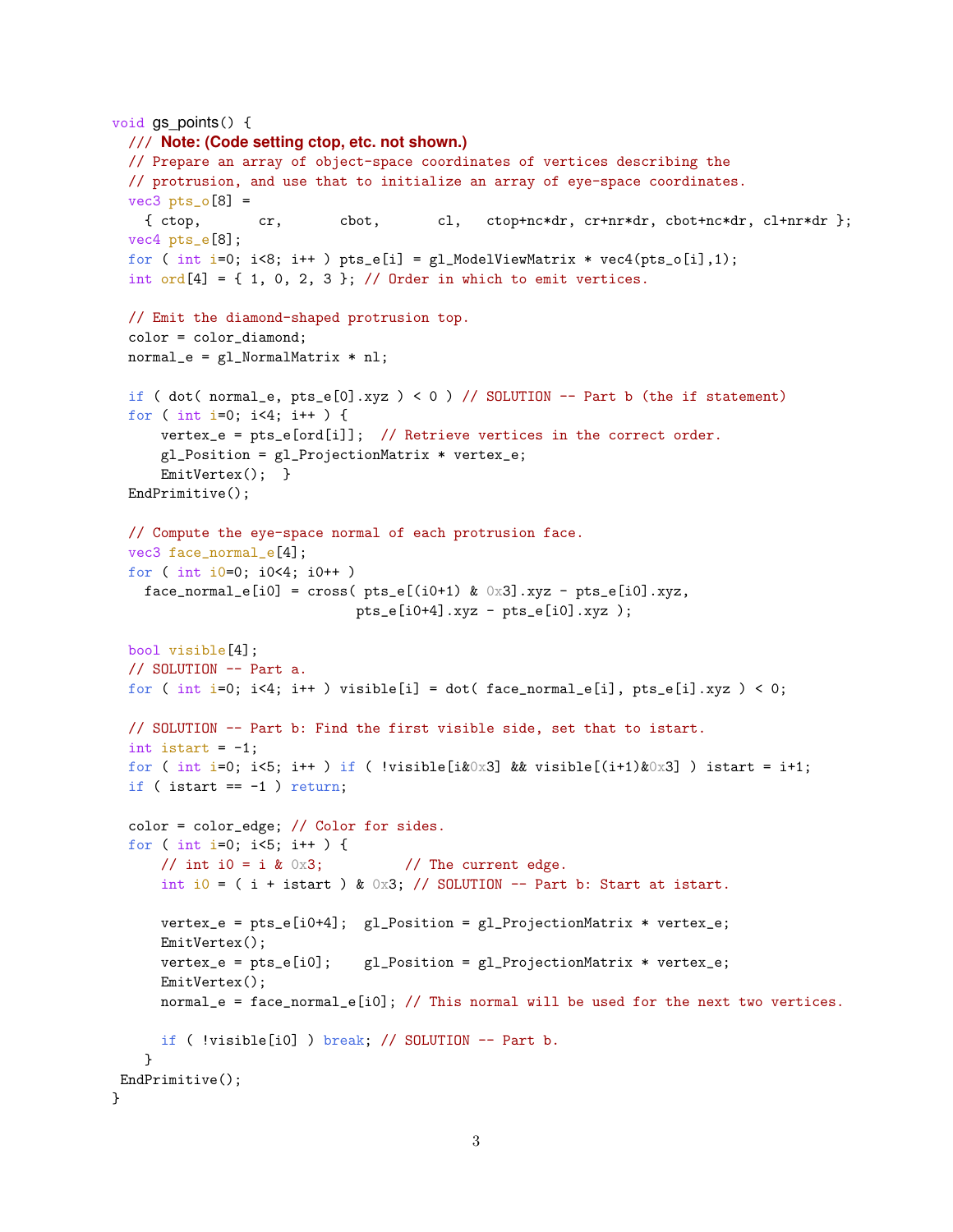Problem 2: [25 pts] Assume that the previous problem has been solved correctly and so only those sides of the protrusions facing the user are emitted. Below, roughly estimate the benefit of this improvement when rendering protrusions by considering the amount of work done by the vertex, geometry, and fragment shaders. Make the estimate using the original (Homework 3 solution) vertex and fragment shaders, and the geometry shader obtained by solving the previous problem. When estimating, assume that the number of emitted faces per protrusion drops from 5 to 2.5. (The actual number of faces emitted for a particular protrusion with a particular eye location and orientation can range from zero [for example, if the viewer is in the center of the ring looking at some point on the ring] to three.)

When answering the problems below consider the change in the amount of work done by each shader (the change in the amount of work using the Homework 3 solution code to the amount of work using the geometry shader from the previous problem) invocation, and the change in the number of times the shader needs to be invoked.

(a) For this part assume a typical view of the ring. (Don't assume that no part of the ring is visible, or other special cases.)

Compared with the Homework 3 solution code, the total work for the vertex shader stage after the change above is:  $\bigcirc$  about half the amount of work,  $\bigotimes$  no change in the amount of work,  $\bigcirc$  roughly the  $\bigcap$  about half the amount of work, same amount of work,  $\left( \right)$  double the amount of work.

Explain. Consider  $\overrightarrow{\mathcal{A}}$  work per shader and  $\overrightarrow{\mathcal{A}}$  number of shader invocations.

The vertex shader is invoked once for each protrusion. The number of protrusions has not changed and the vertex shader has not changed so there is no change in the amount of work.

Compared with the Homework 3 solution code, the total work for the geometry shader stage after the change above is:  $\bigcap$  about half the amount of work,  $\bigcap$  no change in the amount of work,  $\bigotimes$  roughly the  $\bigcap$  no change in the amount of work, same amount of work,  $\left( \right)$  double the amount of work.

Explain. Consider  $\overrightarrow{\mathcal{A}}$  work per shader and  $\overrightarrow{\mathcal{A}}$  number of shader invocations.

The geometry shader is invoked once for each protrusion. The number of protrusions has not changed but the geometry shader sure has. The main changes to the code are: computing the visibility of each face, determining the first side to render (value of iside), and skipping faces that do not need to be rendered. The first two increase the amount of work and the last reduces the amount of work. The geometry shader now has to compute visibility for each face, but that's just an additional five dot products. Finding the first side to render requires a five iteration loop with a simple loop body.

The number of faces emitted drops from 5 to 2.5. The code emitting a face performs two (the sides) to four (the diamond)  $4\times 4$ matrix/vector multiplications (the coordinate transformations), each requiring  $4 \times 4 = 16$  multiply/add operations, in contrast to 3 multiply/add operations for a dot product of a 3-element vector. Therefor avoiding just one transformation more than makes up for the five dot products. The original code performed  $8+4+5\times2=22$  transformations, the new code roughly performs  $8+\frac124+5\times2=15$  transformations, which is more than half the amount of work. When the trigonometric functions are taken into account the amount of work is about the same.

Grading Note: An answer of half the work with a justification similar to the one above would receive full credit.

Compared with the Homework 3 solution code, the total work for the fragment shader stage after the change above is:  $\bigotimes$  about half the amount of work,  $\bigcap$  no change in the amount of work,  $\bigcap$  roughly the  $\bowtie$  about half the amount of work, same amount of work,  $\bigcirc$  double the amount of work.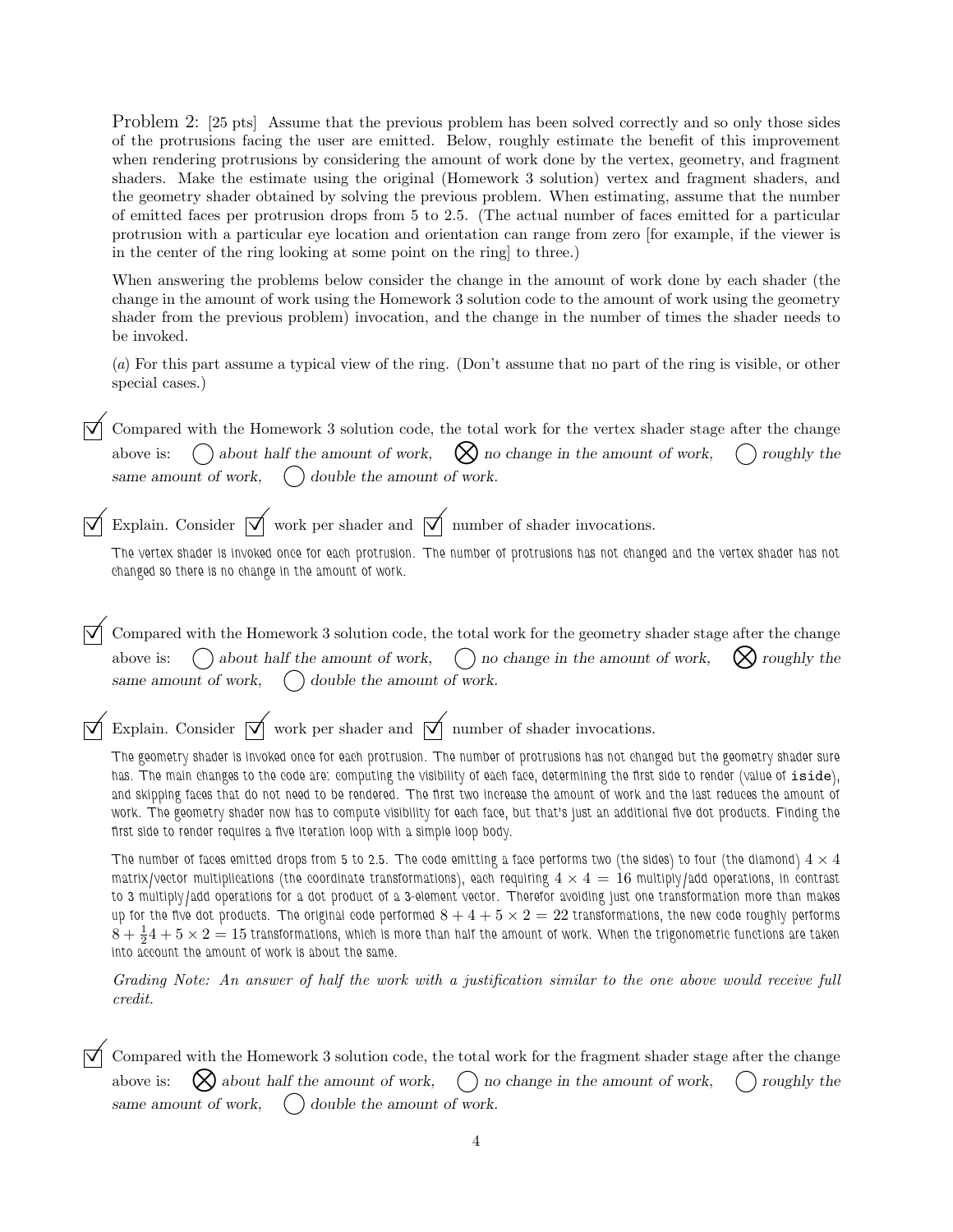## $\boxed{\bigtriangledown}$ Explain. Consider  $\boxed{\searrow}$  work per shader and  $\boxed{\searrow}$  number of shader invocations.

The fragment shader has not been changed so the work per invocation is about the same. If half the number of faces are emitted then there will be half the number of fragment shader invocations. Assuming that the projected size of the visible faces is about the same as the invisible ones, the amount of work performed by the fragment shader will be about half.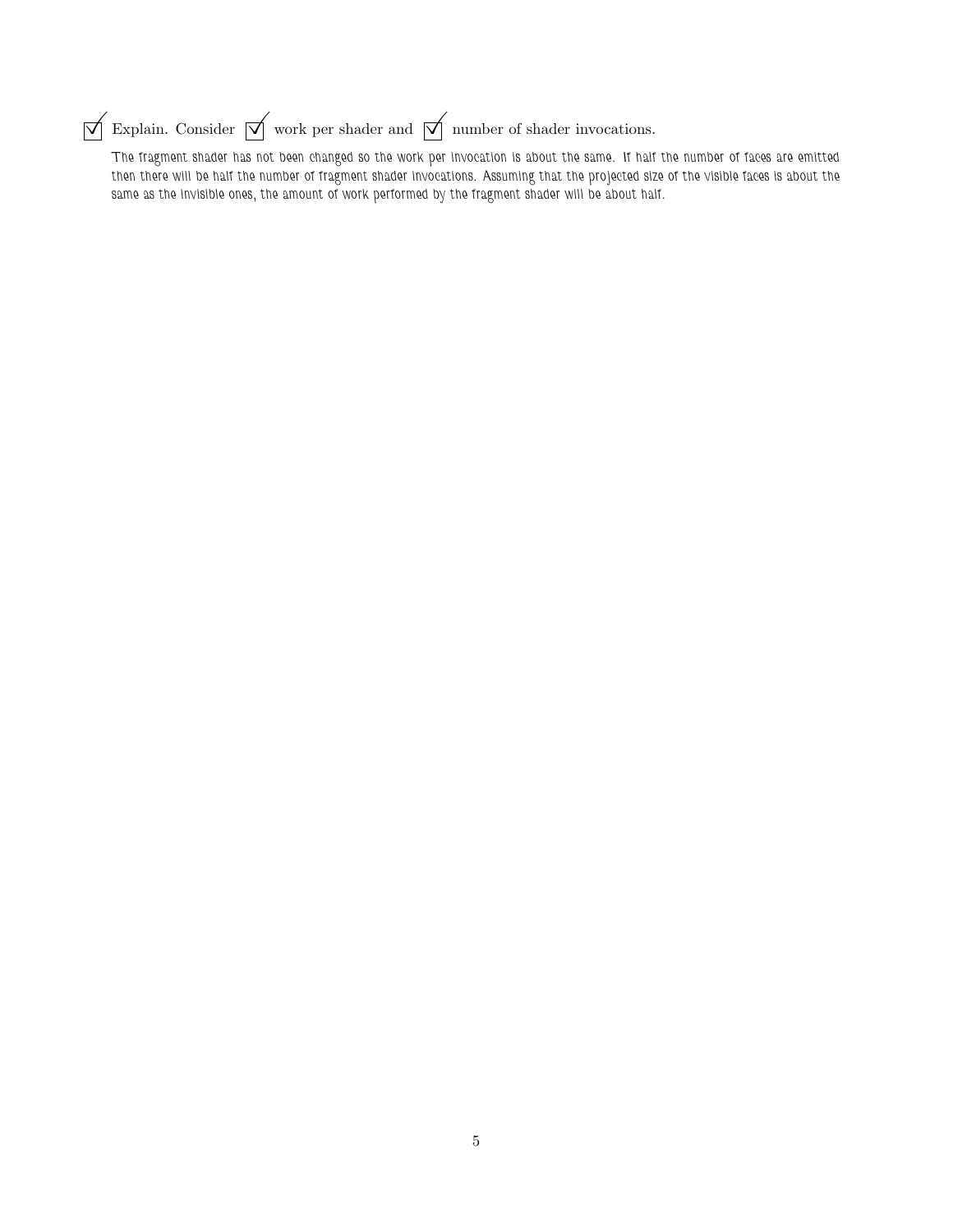(b) Suppose again that the ring is visible, and suppose that each invocation of the new geometry shader requires 10% more work than the geometry shader from the Homework 3 solution. (The extra time is needed to detect invisible faces.) What sort of view would make that extra work increase the total time needed for a rendering pass, and would make the extra work offset by a large reduction elsewhere?

Characteristics of a view that would increase rendering time even with invisible faces omitted?

A view in which the projected size of the protrusions are small, say about three fragments each. A view like that can be obtained by moving the eye far away from the ring while still looking at it. In such a view for each geometry shader invocation there will be three fragment shader invocations. Let  $t_g$  be the amount of work done by an invocation of the original geometry shader and let  $t_f$  be the amount of work done for an invocation of the fragment shader (which hasn't changed). An invocation of the new geometry shader performs  $1.1t_q$  work. Suppose that the original geometry shader emits six fragments for some view, and that the new one emits just three. The amount of work performed by the old one is  $t_g+6t_f$  and for the new one  $1.1t_g+3t_f$ . For the rendering time to be increased  $1.1t_g+3t_f> t_g+6t_f,$  for the work to be equal  $1.1t_g+3t_f=t_g+6t_f,$  or  $t_g=30t_f.$  So if the original geometry shader performs more than  $30\times$  the work of the fragment shader, execution time will be increased with our new shader for views in which a protrusion covers just three fragments.

 $\triangledown$  Characteristics of a view that would sharply reduce rendering time with invisible faces omitted?

A view in which the projected size of the protrusions is large and so there are lots of fragments per primitive, say 1000 per primitive. In that case  $1.1t_g +1000t_f < t_g +2000t_f$  will hold unless one geometry shader invocation does  $10,000\times$  the work of a fragment shader invocation, which isn't very likely.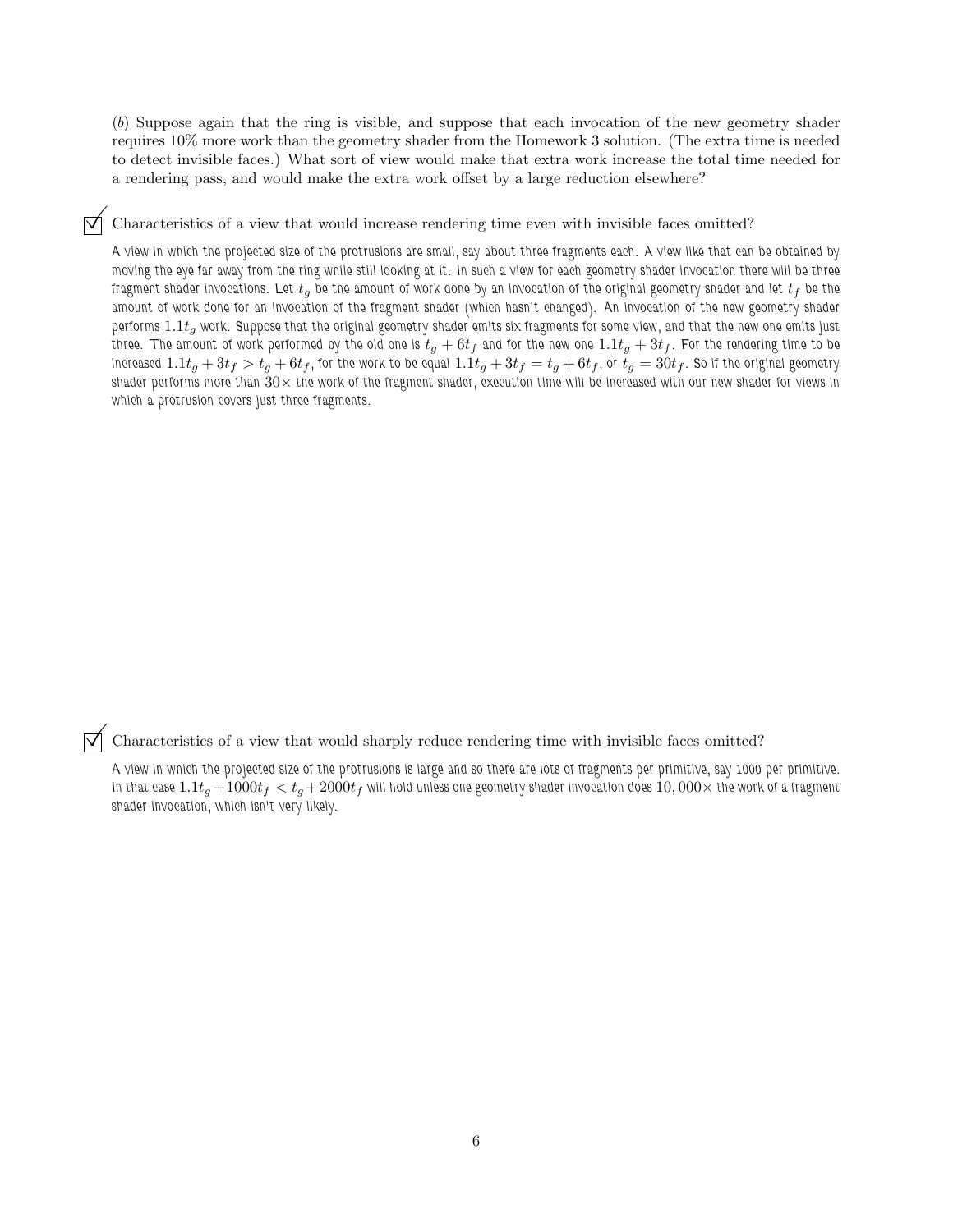Problem 3: [5 pts] Appearing below is a correct solution to Homework 3 Problem 1, followed by a possible alternative solution. Indicate whether the alternative solution will render the strip as intended (the same way as the first solution) and whether there is any problem with it.

```
void gs_strip_plus() { // Homework 3 Solution
     if ( In[2] .normal_e == vec3(0,0,0) ) return;
     for ( int i=0; i<3; i++ )
       {
         normal_e = In[i].normal_e;vertex_e = In[i].vertex_e;
         color = In[i].color;
         gl_Position = In[i].gl_Position;
         EmitVertex();
       }
     EndPrimitive();
   }
   void gs strip plus() { // A possible alternative solution.
     for ( int i=0; i<3; i++ )
       {
          if ( In[2] .normal_e == vec3(0,0,0) ) return;
         normal_e = In[i].normal_e;vertex_e = In[i].vertex_e;
          color = In[i].color;gl_Position = In[i].gl_Position;
         EmitVertex();
       }
     EndPrimitive();
   }
\triangledown Will the alternative solution render the strip correctly?
   Yes.
```
 $\overrightarrow{v}$  Explain the problem with the alternative solution.

The alternative solution will emit two vertices that will then be abandoned, wasting effort.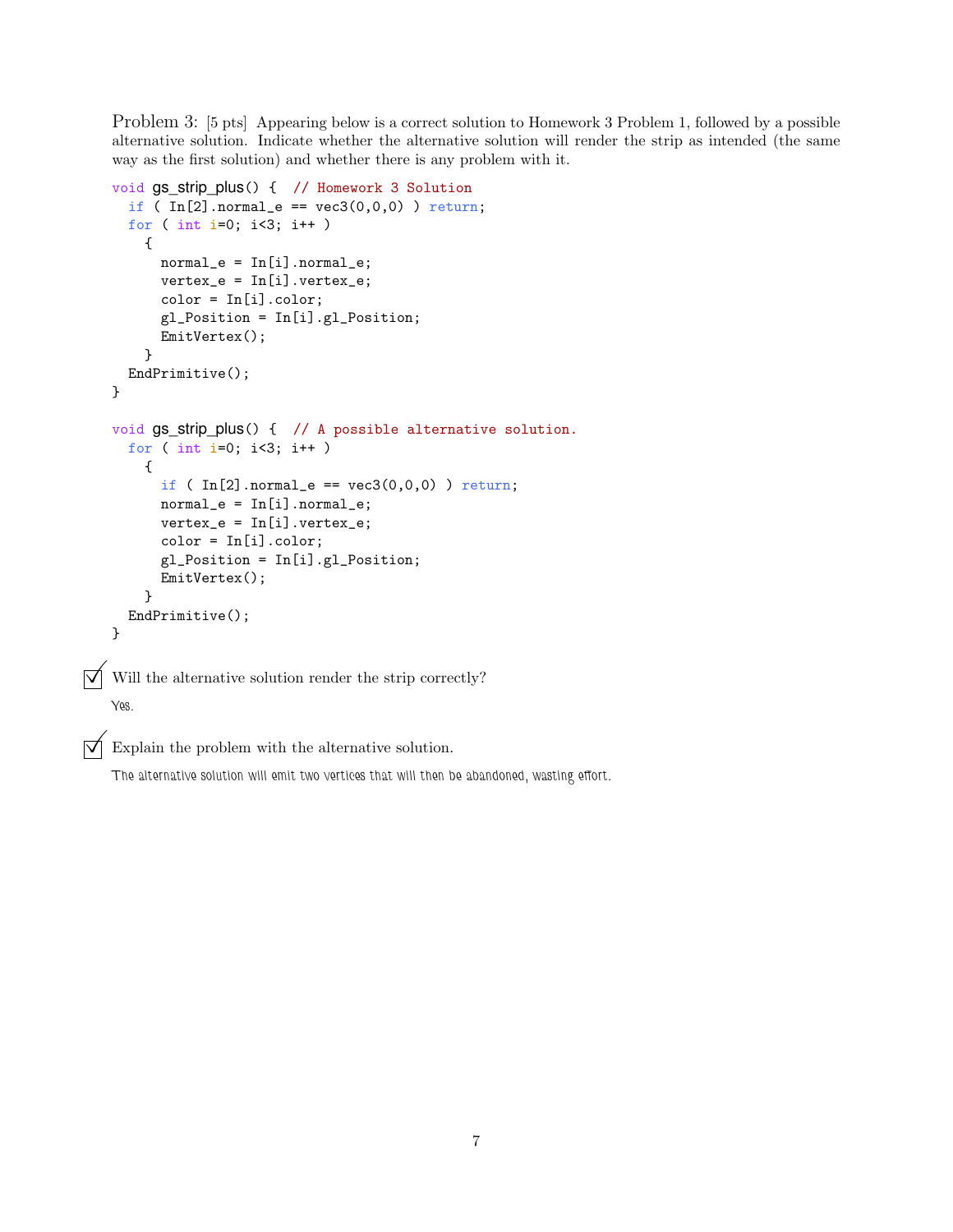Problem 4: [25 pts] Answer each question below.

(a) Any uniform variable that a vertex shader uses can be replaced by a vertex shader input. Why is that not a good idea? Explain the impact on performance.

Uniform variables should not be replaced by shader inputs because:

 $\ldots$  because the driver will have no choice but to transfer  $v$  copies of each uniform, where  $v$  is the number of vertices. That will slow down execution. Also, uniform variables use constant memory, and so can be accessed faster.

 $\triangledown$  How might one estimate the impact on performance for such a replacement?

Let u denote the size of the uniform variables to convert. For example, a  $4\times4$  float transformation matrix consumes  $4\times4\times4=64$  B, so if 2 transformation matrices are converted from uniforms to vertex shader inputs  $u = 2 \times 64 = 128$  B. Let  $v$  denote the number of vertices in a rendering pass and  $\Theta$  denote the CPU to GPU data bandwidth, for example,  $\Theta = 500\,\text{GB/s}$ . Then the additional time per rendering pass would be  $\frac{uv}{\Theta}$ .

The two matrices in a 5000-vertex rendering pass on the  $\Theta=500\,\rm{GB/s}$  device would add  $\frac{128\,\rm{B}\times5000}{500\,\rm{GB/s}}=1.28\,\mu\rm{s}$  to the pass if sourced from the CPU.

(b) In some cases a vertex shader input can be replaced by a uniform variable. Describe a situation in which a vertex shader input can be replaced by a uniform, and in which a shader input cannot be replaced by a uniform. An example can be found in the shaders for Homework 3 and 4.

Situation where vertex shader input can be replaced by a uniform.  $\forall \vec{ }$  Explain.

Answer: In the Homework 3 and 4 code all of the diamonds were the same color. So the color could have been assigned to a uniform.

Discussion: Instead it was provided using glColor. At least for the glBegin/glEnd rendering passes the driver had no way of knowing in advance that glColor would not be changed during the rendering pass and so it would provide it as a vertex shader input. For the glDraw rendering passes the driver could determine that the color would not change but it would need to recompile our programmable shaders to take advantage of that fact.

| L. L. |  |  | ı۶ |
|-------|--|--|----|
|-------|--|--|----|

ation where vertex shader input **can not** be replaced by a uniform.  $\overrightarrow{\mathsf{V}}$  Explain.

When the value won't be the same for every vertex. For example, the vertex normal in most of our examples. Since a uniform variable cannot be changed during a rendering pass it cannot be used for values that change.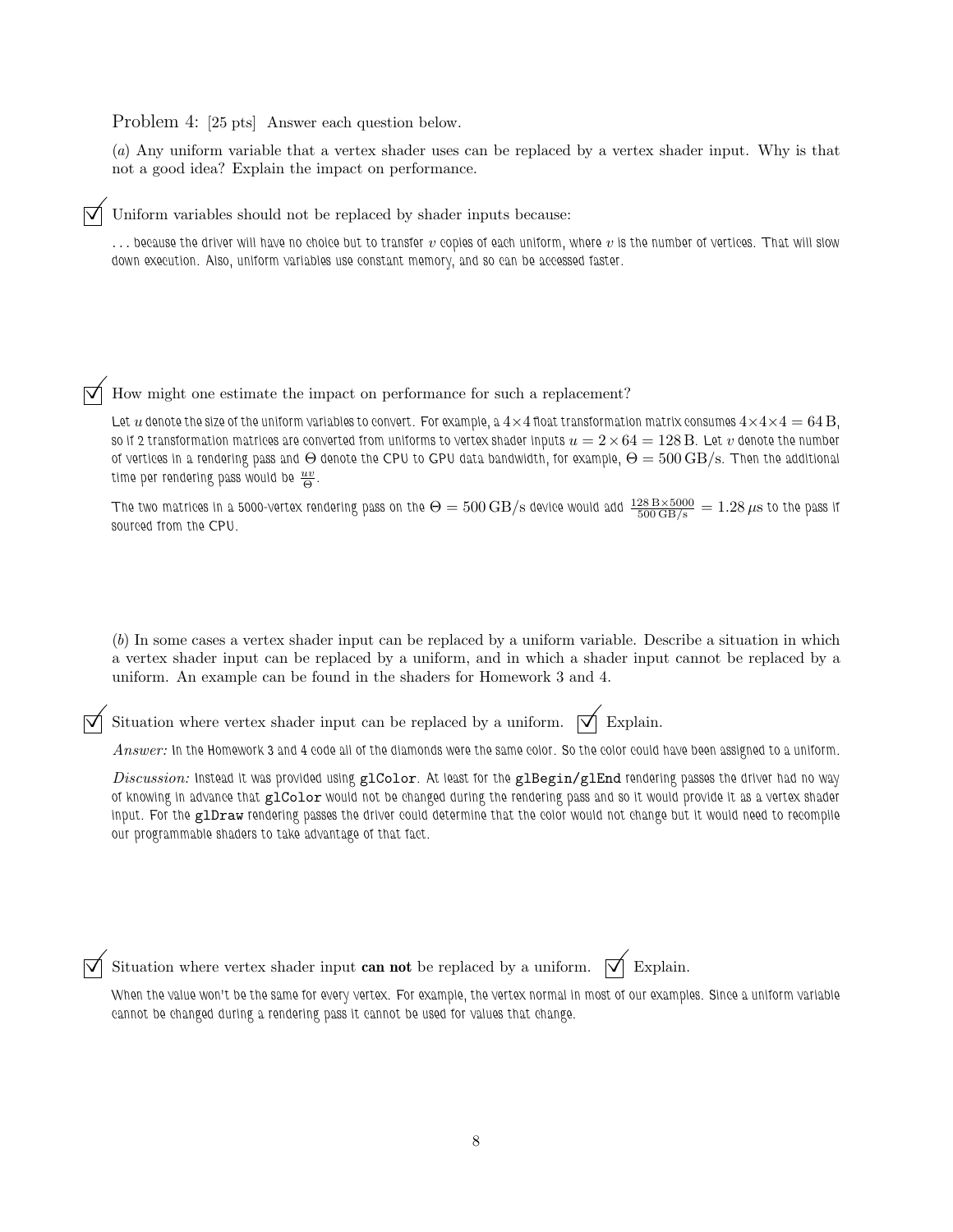$(c)$  The geometry shader must write clip-space coordinates to output variable  $g_1$ -position. Anything else the geometry shader needs to write, such as a surface normal, can be written to variables of the programmer's choosing. Why does OGSL require clip-space coordinates in that way?

Why must the geometry shader write clip-space coordinates?

Why must it write them to a variable with a specific name,  $g1$ -Position?

In the rendering pipeline the rasterization stage follows the geometry shader. The rasterization stage assembles a primitive (using vertices emitted by the geometry or vertex shader) and then finds the pixels covered by that primitive. For each primitive it emits a fragment. To find the pixels covered by the primitive it needs clip space coordinates (which can be easily converted into pixel coordinates), which is why the geometry shader needs to emit clip space coordinates.

The geometry and fragment shaders (as well as vertex, tessellation, and compute shaders) are written by programmers using the OpenGL API. In contrast the rasterization stage is part of the fixed functionality, meaning it cannot be programmed, at least by OpenGL/OpenGL Shading Language users.

Let's suppose that the geometry shader emits coordinates (which it has to) and a color (which it "wants to") for each vertex. The color is read by the fragment shader which will do something with it, probably compute a lighted color. The geometry and fragment shaders were written by the same person or team, and so they will have agreed on a name for the variable holding the color, say coler. The rasterization stage only sees coler as a four-element vector, but has no idea what it's for and so the name is not important.

In contrast, the rasterization stage needs clip-space coordinates and so those must be written to a variable with a specific name.

(d) The true sphere shader presented in class rendered a sphere perfectly. Why would there be no advantage in a true cube shader?

No advantage to a true cube shader because:

The true sphere shader renders a perfect sphere, meaning that exactly the pixels covered by the sphere are written. In contrast, when a sphere is approximated using triangles (the first method presented in class) the outline of the sphere will be a polygon rather than a circle unless the a very large number of triangles are used.

There is no similar problem when rendering a cube. A cube can be modeled using 12 triangles, and they will perfectly match the surface of a cube (if done correctly). Cube normals are easy too, there are only six of them. Since a cube can be perfectly rendered using triangles, there is no need for a true cube fragment shader.

(e) The shadow volume code and our lighting code took advantage of built in variables describing how user code set lighting state such as

gl\_LightSource[i].position, which provides the position of light i. Light position and other lighting variables are deprecated, meaning they may be removed in future versions of OpenGL.

## Why are they deprecated?

The are deprecated because lighting can easily be computed by vertex or fragment shaders. Those shaders can declare their own uniform variables for light positions and whatever else they need, and use those to compute lighted colors.

## Why were they there in the first place?

OpenGL is intended to provide a uniform API that can be used on a variety of 3D graphics accelerators.

Early graphics accelerators were not programmable (one could not write shaders) and so one had no choice but to use built-in lighting functionality. Execution of an OpenGL command such as glLightfv(GL\_LIGHTO, GL\_POSITION, light\_location) might write a special hardware register (actually a memory location that the hardware monitors) with the coordinates on one device, but use a totally different method to set position on another device. The device might have had specialized hardware to compute lighting or might have been programmable, but only by the manufacturer.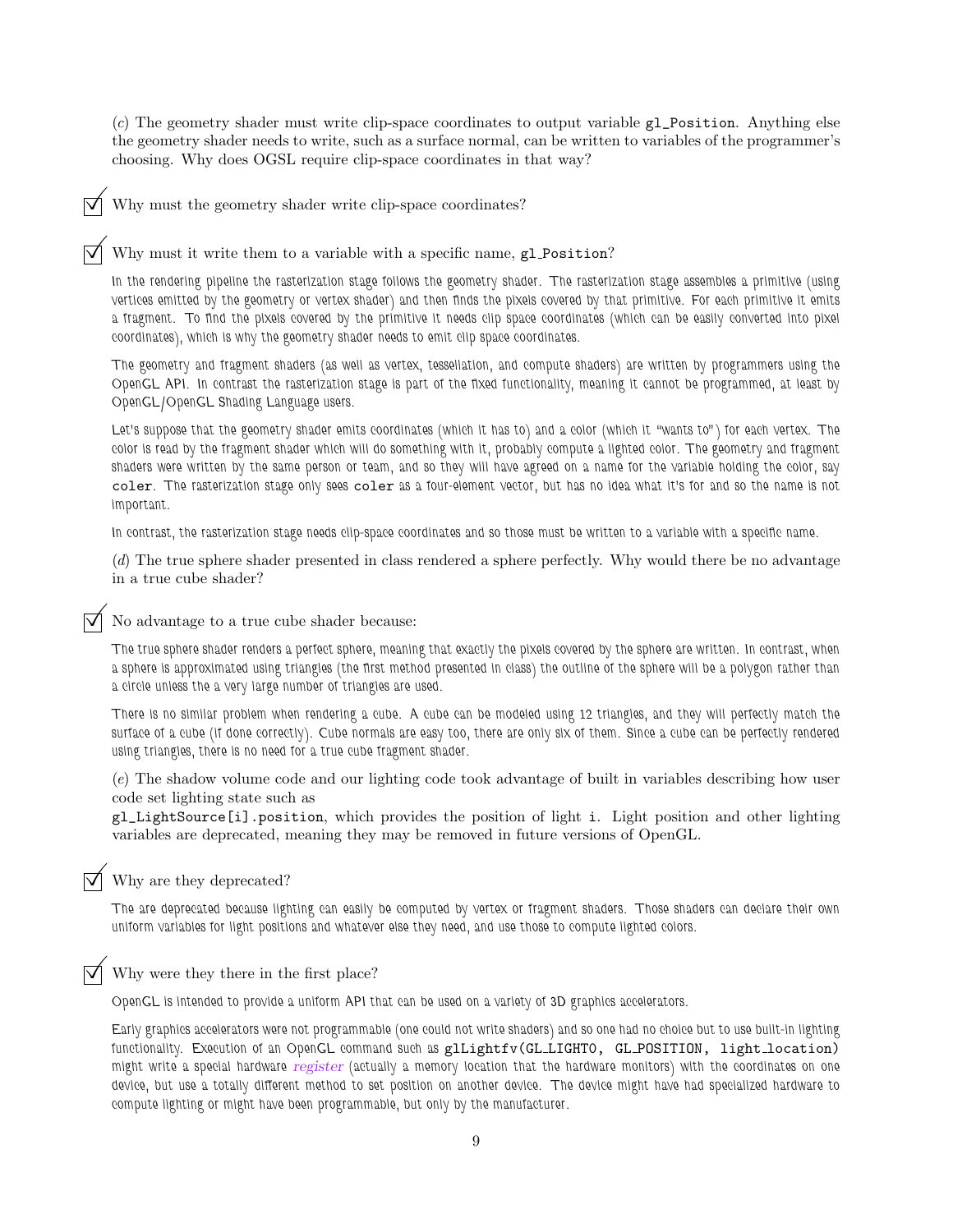GPUs became programmable, and over time their instruction sets became more general purpose, making specialized hardware for lighting and other graphics tasks unnecessary.